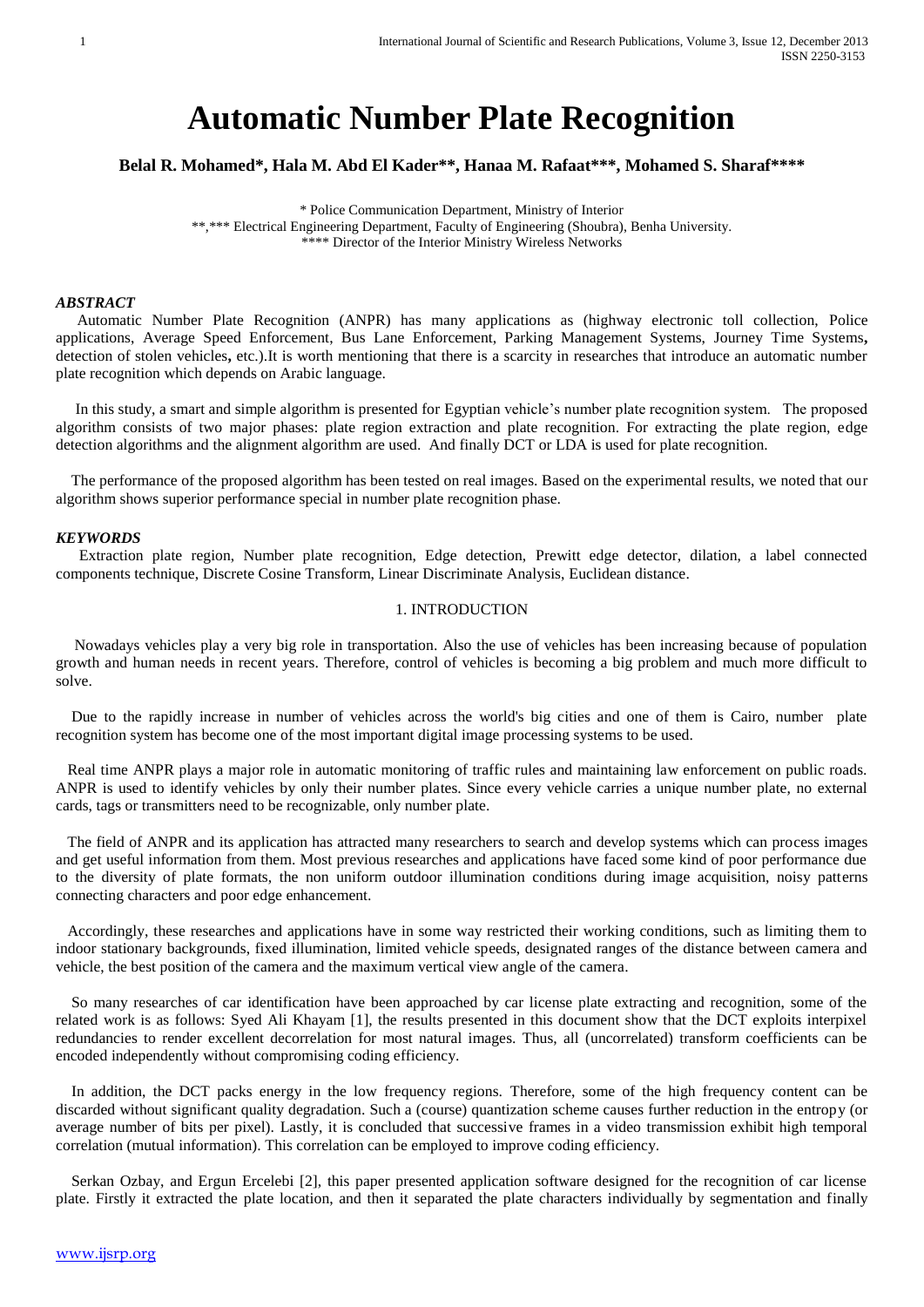applied template matching with the use of correlation for recognition of plate characters. This system is designed for the identification Turkish license plates.

 Ibrahiem M. M. El Emary [3], the medical image of human chromosome is treated by this software. It is entered in filter algorithm to remove the noise of the image that it can contain with cleaning percentage reach to 91.7%. Then this filtered image entered to segmentation algorithm, which cuts the original image into most likely segments which can contain one object (one chromosome) or in some bad cases it can contain more than one object (overlapping or touching chromosomes) then it can classify the human chromosomes by entering the images after segmentation into the Neural Network to study each segment and classify the chromosome that is contained in it.

 N. Senthilkumaran and R. Rajesh [4], this paper mainly focuses on the study of soft computing approach to edge detection for image segmentation. The soft computing approaches namely, fuzzy based approach, Genetic algorithm based approach and Neural network based approach is applied on a real life example image of nature scene.

Mohamed El-Adawi, Hesham Abd el Moneim Keshk, Mona Mahmoud Haragi [5], this system can identify license plate with a good accuracy. It deals with the characteristics of the Arabic letters and Hindi numbers, and has a good ratio (80%) success rate.

 Kuo-Ming Hung and Ching-Tang Hsieh [6] the purpose of this paper is to establish a low-cost, highly efficient dynamic vehicle license plate recognition system. Instead of fixed point installation, the video camera is installed in a car to capture the license plate of a random vehicle in front.

 M. M. Shidore, S. P. Narote [7], an algorithm for vehicle number plate extraction, character segmentation and recognition is presented. Database of the image consists of images with different size, background, illumination, camera angle, distance etc. The experimental results show that, number plates are extracted faithfully based on vertical edge detection and connected component algorithm, with the success rate of 85%. Character segmentation phase using connected component analysis and vertical projection analysis works well with the success rate of 80%. The success rate achieved for character recognition is 79.84%.

 Saqib Rasheed, Asad Naeem and Omer Ishaq [8], this paper presents a novel method for detection and recognition of Islamabad vehicle number plates. The proposed technique of automated number plate recognition is divided into two modules, one license plate localization module using canny detector and Hough lines, second license number recognition module using template matching.

 Raseena A, Asst. Prof. Muhammad sajeer [9], Application software designed for the recognition of car license plate. It extracted the plate location with the input image and also with the skew angle, and then it separated the plate characters individually by segmentation and finally applied template matching with the use of correlation for recognition of plate characters.

 Najeem Owamoyo, A. Alaba Fadele, Abimbola Abudu [10], an algorithm for vehicle number plate extraction, character segmentation and recognition is presented.

The experimental results show that, number plates are extracted faithfully based on vertical edge detection and connected component algorithm, with the success rate of 85%. Character segmentation phase using connected component analysis and vertical projection analysis works well with the success rate of 80%. The success rate achieved for character recognition is 79.84%.

 The paper is organized as follows: Section 2 provides an overview of the overall system. Extracting the plate region is explained in Section 3. Section 4 deals with recognition of number plates. Section 5 provides experimental results and the paper conclude with Section 6.

# 2. STRUCTURE OF THE ANPR SYSTEM



Figure (1) Number Plate Recognition System

 The input of the system is the original image of the vehicle number plate captured by 14 MP high resolution digital cameras. This image is processed through the number plate extractor and its output will be provided to the recognition part. The proposed system considers the following assumption about the number plates: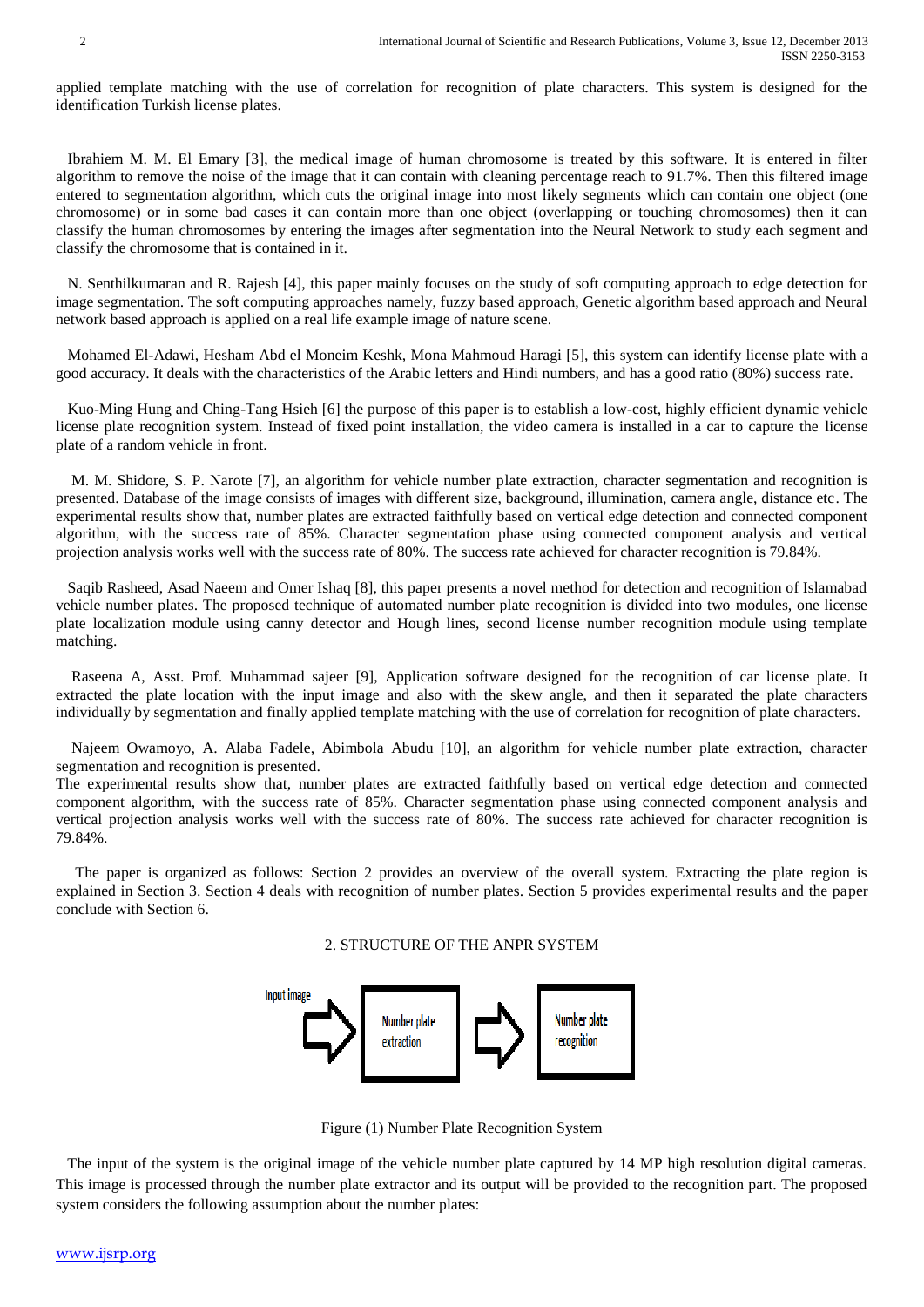- 1- The plates have a rectangular shape.
- 2- The plate has dark characters on a bright white background.
- 3- The width-height relationship of the number plate is approximately known.
- 4- The Plates consist of two groups of characters and digits have the same size.
- 5- The number of characters doesn't affect the recognition process.
- 6- A metallic bar separates two groups of characters, located in the plate centre and is useless in number plate recognition operation and may be ignored.
- 7- A coloured area above characters area is useless in the number plate recognition operation and may be ignored.

## 3. PLATE REGION EXTRACTION

A simple edge detection algorithm is first applied on the image to obtain the rectangular shape that has the same characteristics of the number plate; once the plate is located the alignment algorithm is processed on it to make it ready to the next stage.



Figure (2) Process of plate extraction

 First, we convert the input color image to a gray-scale. To speed up the process, the image is first downscaled to 50% of the original. There are many methods of performing edge detection. We detected the edges here using Prewitt edge detector which takes a gray-scale image as its input, and returns a binary image of the same size as an output image, where the function finds edges in the input image. Then perform a dilation for all lines in a vertical directions to avoid broken line problem, then discard small lines that are impossible to be a part of the plate borders using a label connected components technique, then check the objects detected that has the same characteristics as the number plate.

 Then alignment process is applied on the image. The whole idea depends on detecting the horizontal line inside the number plate as shown



Figure (3) Process of plate alignment

 Prewitt edge detector with a high threshold is applied, dilation for all lines in the horizontal directions is then performed to avoid the broken line problem, The small lines that are very unlikely to be a part of the required horizontal line are discarded using a label connected components technique, Then the algorithm checks for any horizontal lines connecting the two vertical right and left edges detected earlier, which represent the vertical boundaries of the number plate, discarding the top and bottom lines, If nothing is detected, the algorithm attempts the same process again using a different threshold levels until a certain edge represent the required horizontal line, The input image is rotated around its centre from an angle of 7" to -7" in increments of 0.5", with every rotation, the locations of the upper left and upper right corners of the character area are calculated at each stage, and then the difference between those values is calculated, The minimum difference recorded represents the required angle; this angle is then applied to the image.

# 4. PLATE RECOGNITION

 The proposed algorithm does not need a process for segmentation of input image of number plate (character segmentation) but finds features in the whole number plate image. LDA (linear Discriminant Analysis) and DCT (Discrete Cosine Transform) feature extraction methods are used to classify the given number plate candidate. This algorithm may lead the recognition process to have high accuracy.

The number plate recognition algorithm is divided into two phases:

a) Training phase. b) Test Phase.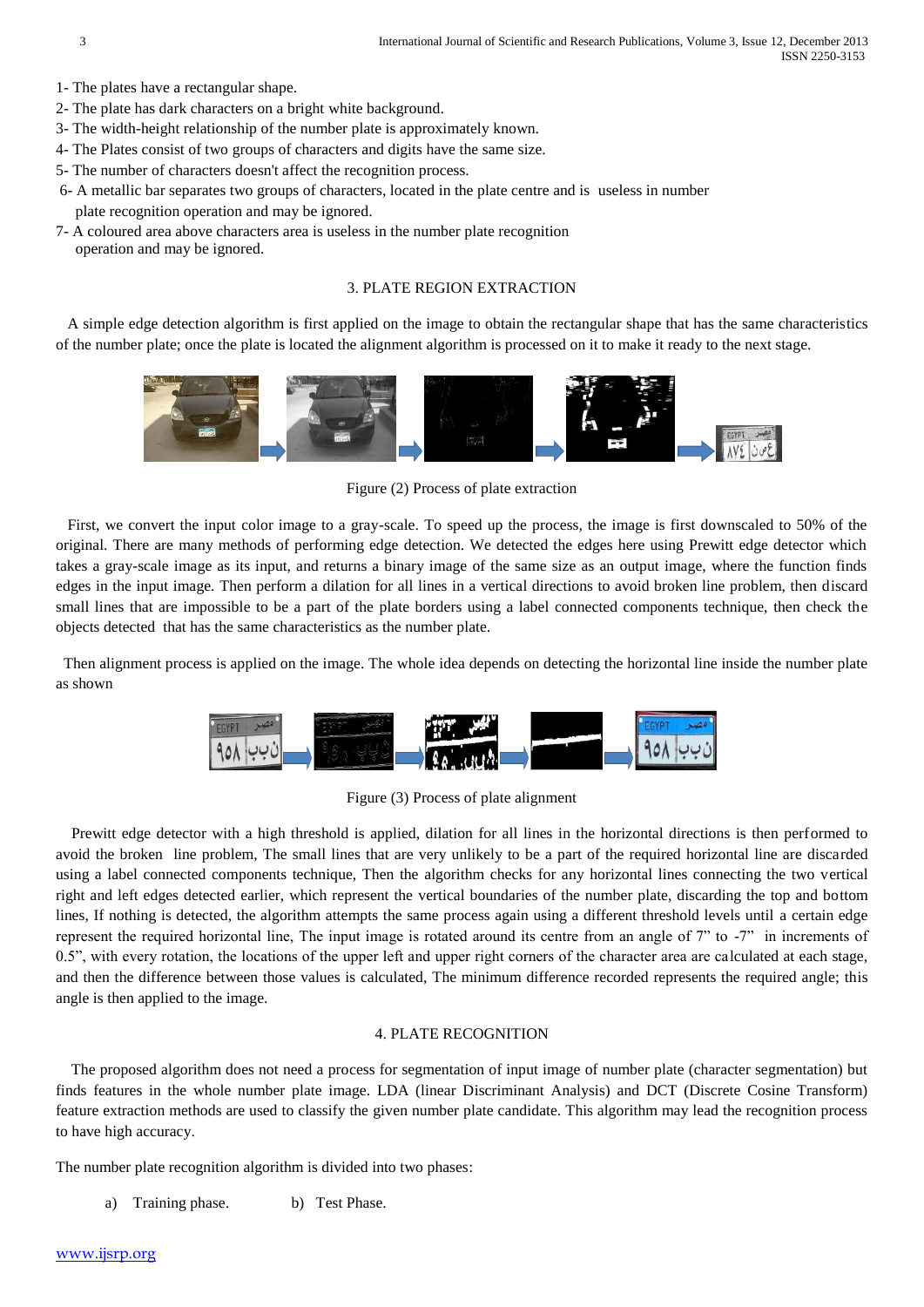a) Training Phase:

| $\bullet$ $\bullet$ $\bullet$ | ا ى ن   ٥٢٨١ س ن ما |  |
|-------------------------------|---------------------|--|

Figure (4) Sample of database plate image

 Training Phase algorism training on data base image by reading images then using one of the feature Extraction methods as DCT or LDA then a classifier method is used see the following DCT and LDA flowchart.





2) Test Phase:



Figure (7) Sample of test plate image

This algorithm try to recognize a test image in the training data base images and the minimum distance classifier method (Euclidean distance) will be used.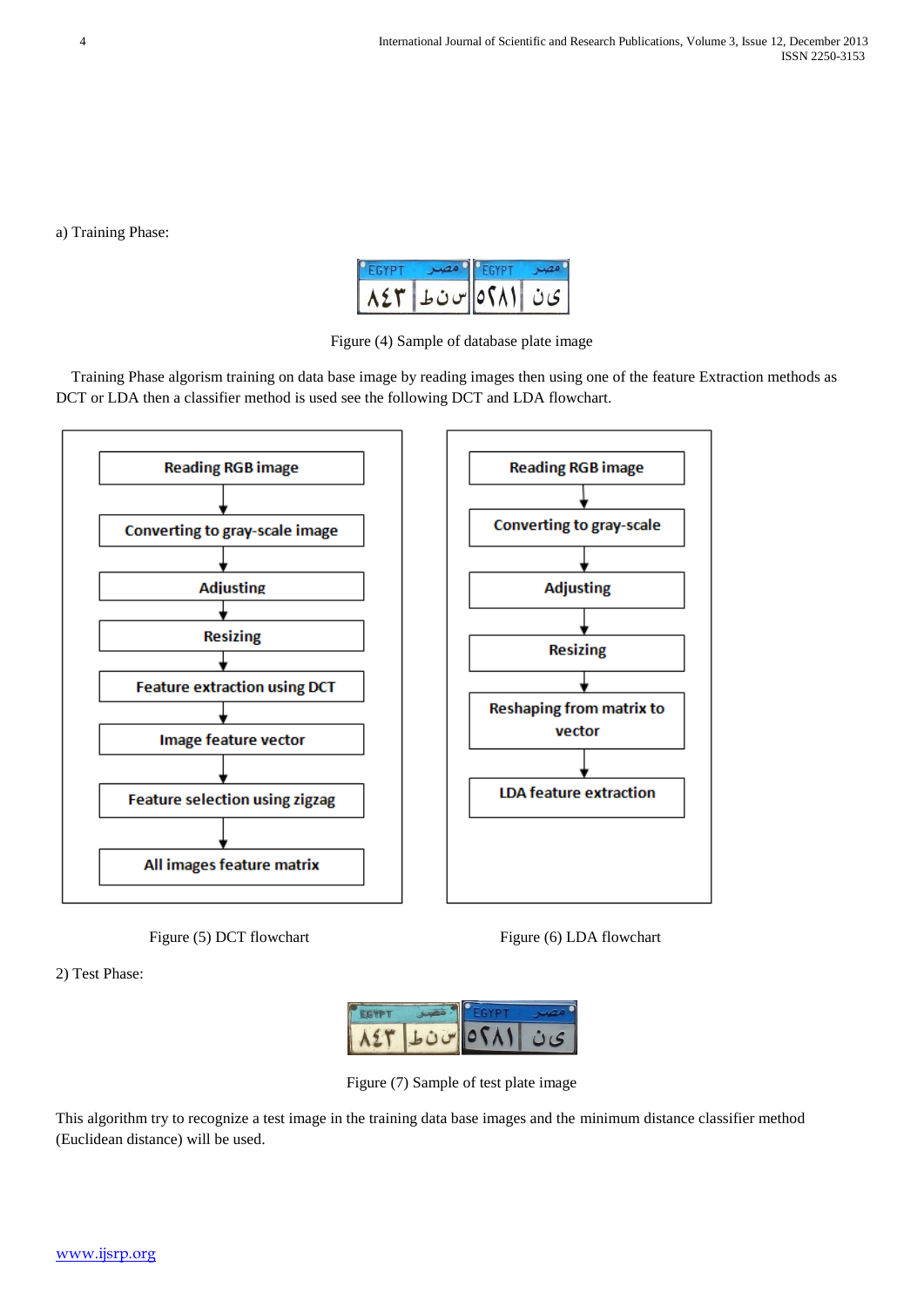

Figure (8) Test Phase by DCT and Euclidean method flowchart



Figure (9) Test Phase by LDA and Euclidean method flowchart

| Units of ANPR system                   | Percentage of accuracy |  |
|----------------------------------------|------------------------|--|
| Number plate extraction                | 59.7 %                 |  |
| Recognition using LDA (with Egypt bar) | 79.1 %                 |  |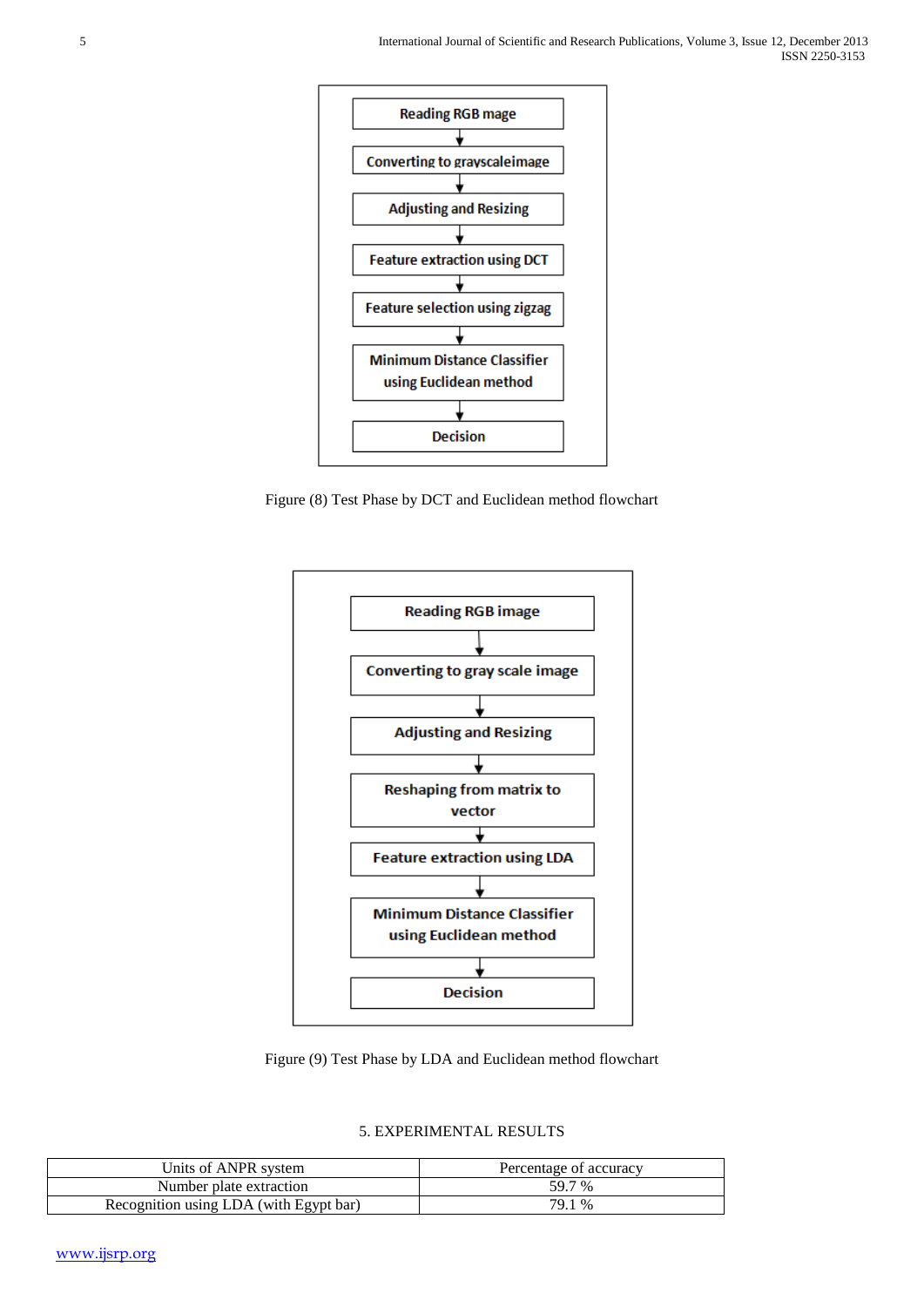| Recognition using LDA (without Egypt bar) | 90.2%            |  |
|-------------------------------------------|------------------|--|
| Recognition using DCT (with Egypt bar)    | 68 %             |  |
| Recognition using DCT (without Egypt bar) | 93 % best result |  |

Table (1) Performance of proposed ANPR system

# 6. CONCLUSION

 The purpose of this study has been to create an automatic number plate recognition system. It describes complete intelligent digital image processing system to recognize the Arabic letters and Hindi digits within the Egyptian vehicle number plate using a sequential multistage approach performed over gray-scale images, consists of two parts extraction of vehicle number plate from the image, and recognition of number plate. For extracting the vehicle number plate edge detection algorithm used.

 Unlike the traditional methods for number plate recognition, the innovation of the proposed algorithm is that it does not need a process for segmentation of input image of number plate (character segmentation) but finds features in the whole number plate image. LDA and DCT feature extraction methods are used to classify the given number plate candidate. The experimental results show that our new method is of higher recognition accuracy than using traditional methods. This new approach provides a good direction for automatic number plate recognition. The system was designed using MATLAB 2013a.

## **REFERENCES**

[1] Syed Ali Khayam,"The Discrete Cosine Transform", Department of Electrical & Computer Engineering, Michigan State University, 2003. March 10th 2003.

[2] Serkan Ozbay, and Ergun Ercelebi, "Automatic Vehicle Identification by Plate Recognition", World Academy of Science, Engineering and Technology 9 2005.

[3] Ibrahiem M. M. El Emary, " On the Application of Artificial Neural Networks in Analyzing and Classifying the Human Chromosomes ", Journal of Computer Science, ISSN 1549-3636, 2006.

[4] N. Senthilkumaran and R. Rajesh, "Edge Detection Techniques for Image Segmentation ". International Journal of Recent Trends in Engineering, Vol. 1, No. 2, May 2009.

[5] Mohamed El-Adawi, Hesham Abd el Moneim Keshk, Mona Mahmoud Haragi, "Automatic License Plate Recognition", IEEE Transactions on Intelligent Transport Systems, vol. 5, pp. 42- 53, March 2004.

[6] Kuo-Ming Hung and Ching-Tang Hsieh, "A Real-Time Mobile Vehicle License Plate Detection and Recognition ", Tamkang Journal of Science and Engineering, Vol. 13, No. 4, pp. 433\_442 ,2010.

[7] M. M. Shidore, S. P. Narote, "Number Plate Recognition for Indian Vehicles ", International Journal of Computer Science and Network Security, VOL.11 No.2, Feb. 2011.

[8] Saqib Rasheed, Asad Naeem and Omer Ishaq, " Automated Number Plate Recognition using hough lines and template matching", Proceedings of the World Congress on Engineering and Computer Science 2012 Vol I WCECS 2012, October 24-26, 2012, San Francisco, USA.

[9] Raseena A, Asst. Prof. Muhammad sajeer, **"**Automatic Skew Detection and Localisation of Vehicle License Plate Using Hough Transform **",** International Journal of Scientific & Engineering Research, Volume 4, Issue 8, August 2013.

[10] Najeem Owamoyo, A. Alaba Fadele, Abimbola Abudu ,"Number Plate Recognition for Nigerian Vehicles", Academic Research International,

ISSN: 2223 – 9944, VOL.4, No. 4, MAY 2013.

#### **AUTHORS**

- First Author Captain.Eng. Belal Rashed Aboushanab, Bachelor of Communication Engineering , belalaboushanab@yahoo.com
- Second Author Prof.Dr. Hala Abd EL Kader, Ph.D. in Communications and Electronics Engineering, Hala.mansour@gmail.com